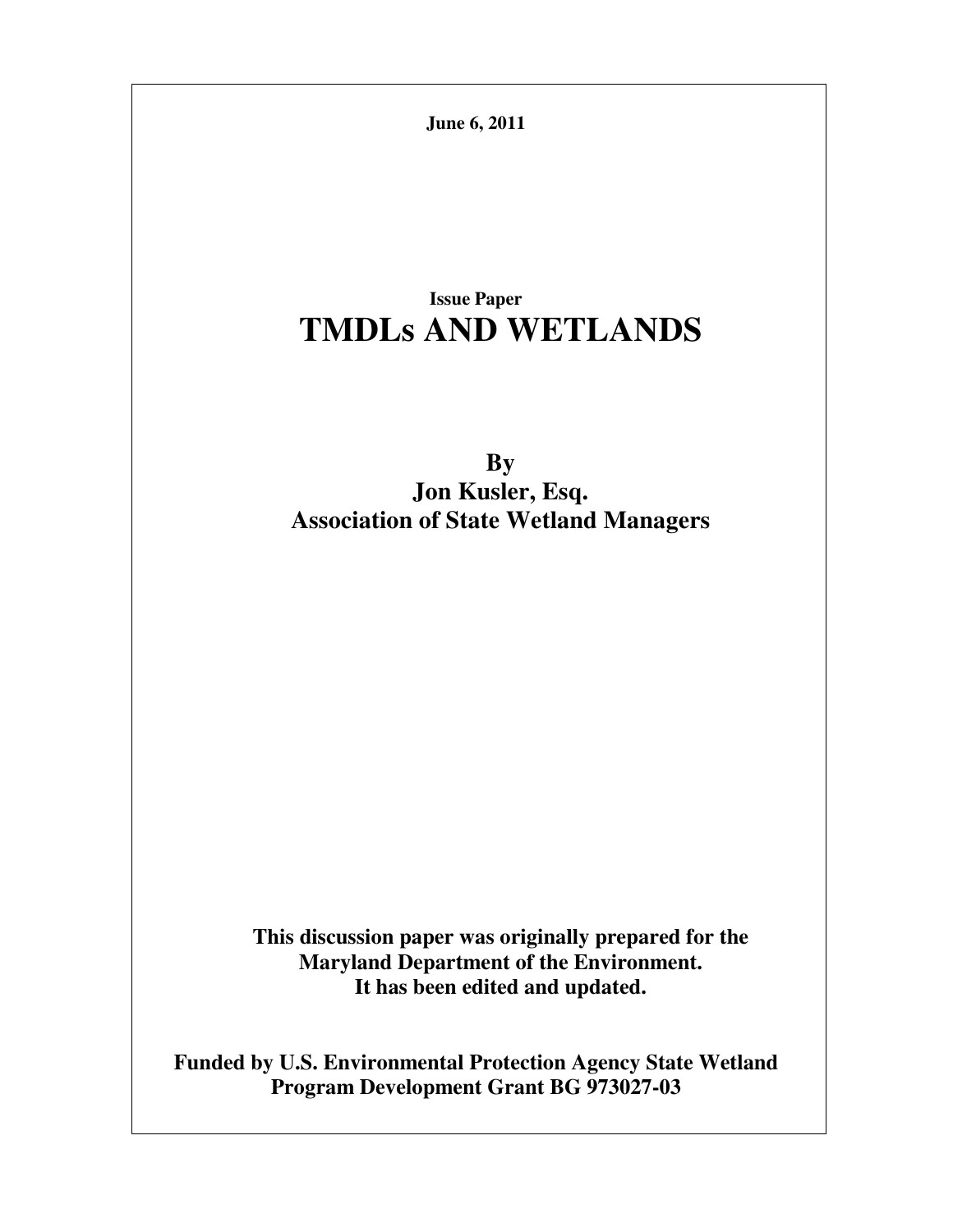# **TMDLs AND WETLANDS<sup>1</sup>**

### **By Jon Kusler, Esq.<sup>2</sup>**

 $\overline{a}$ 

This paper has been prepared to stimulate discussion. What are the U.S. Environmental Protection Agency (EPA) requirements for applying Total Maximum Daily Loads (TMDLs) to wetlands? To what extent have other states adopted TMDLs for wetlands? What recommendations may be made to states concerning wetlands and TMDLs based upon experiences to date?

### **EPA and Clean Water Act TMDLs Requirements<sup>3</sup>**

The Clean Water Act does not specifically address the topic of wetlands and Total Maximum Daily Loads  $(TMDLs)^4$  although wetlands are indirectly addressed because wetlands are considered by EPA to be part of broader "waters of the U.S." There is increasing interest throughout the U.S. in adopting TMDLs for wetlands where wetlands are subject to pollution. There is also increasing interest in the creation, restoration, or enhancement of wetlands to help meet TMDL limits for phosphorous, nitrogen, sediment, and other pollutants for other water bodies (lakes, streams), portions of water bodies, or watersheds.

TMDLs describe the amount of each pollutant a water body can receive without violating water quality standards. This includes the sum of waste load allocations, load allocations, and a margin of safety. TMDLs take into account the water quality of an entire water body or watershed and assess all of the pollutant loadings into that water body, rather than considering the compliance with water quality standards of each individual discharge. TMDL implementation mechanisms may include not only traditional point source pollution regulations but nonpoint source pollution regulations, agricultural and other best management practices, land acquisition, wetland and riparian restoration,

<sup>&</sup>lt;sup>1</sup>Preparation of this paper has been funded, in part, by the Maryland Department of the Environment and the United States Environmental Protection Agency, Wetlands Division.

<sup>&</sup>lt;sup>2</sup>Association of State Wetland Managers. The ideas expressed in this paper are those of the author and not necessarily those of the Association.

<sup>&</sup>lt;sup>3</sup>See generally, What is a TMDL? http://www.epa.gov/OWOW/tmdl/overviewoftmdl.html; National Academies Press, Commission on Geosciences, Environment and Resources, Assessing the TMDL Approach to Water Quality Management (2001); http://epa.gov/owow/tmdl/guidance.html: EPA Office of Wetlands, Oceans and Watershed (OWOW) and Office of Wastewater Management (OWM), Draft "TMDLs to Stormwater Handbook (2008); EPA, Office of Water, Office of Wetlands, Oceans, and Watersheds, Handbook for Developing Watershed TMDLs.

<sup>&</sup>lt;sup>4</sup>"The total maximum daily load (TMDL) is a calculation for the greatest amount of pollutant that a water body can receive and still meet water quality standards and an allocation of that load among various sources of that pollutant." See http://www.epa.gov/OWOW/tmdl/overviewoftmdl.html. A TMDL specifies how much of a pollutant can come from various sources of that pollutant including point, nonpoint and natural sources and a safety factor. Point sources of pollution receive a "wasteload" allocation. Nonpoint sources receive a "load allocation". Point sources include all sources subject to regulation under the National Pollution Discharge Elimination System (NPDES). Nonpoint sources include all of the remaining sources of pollution.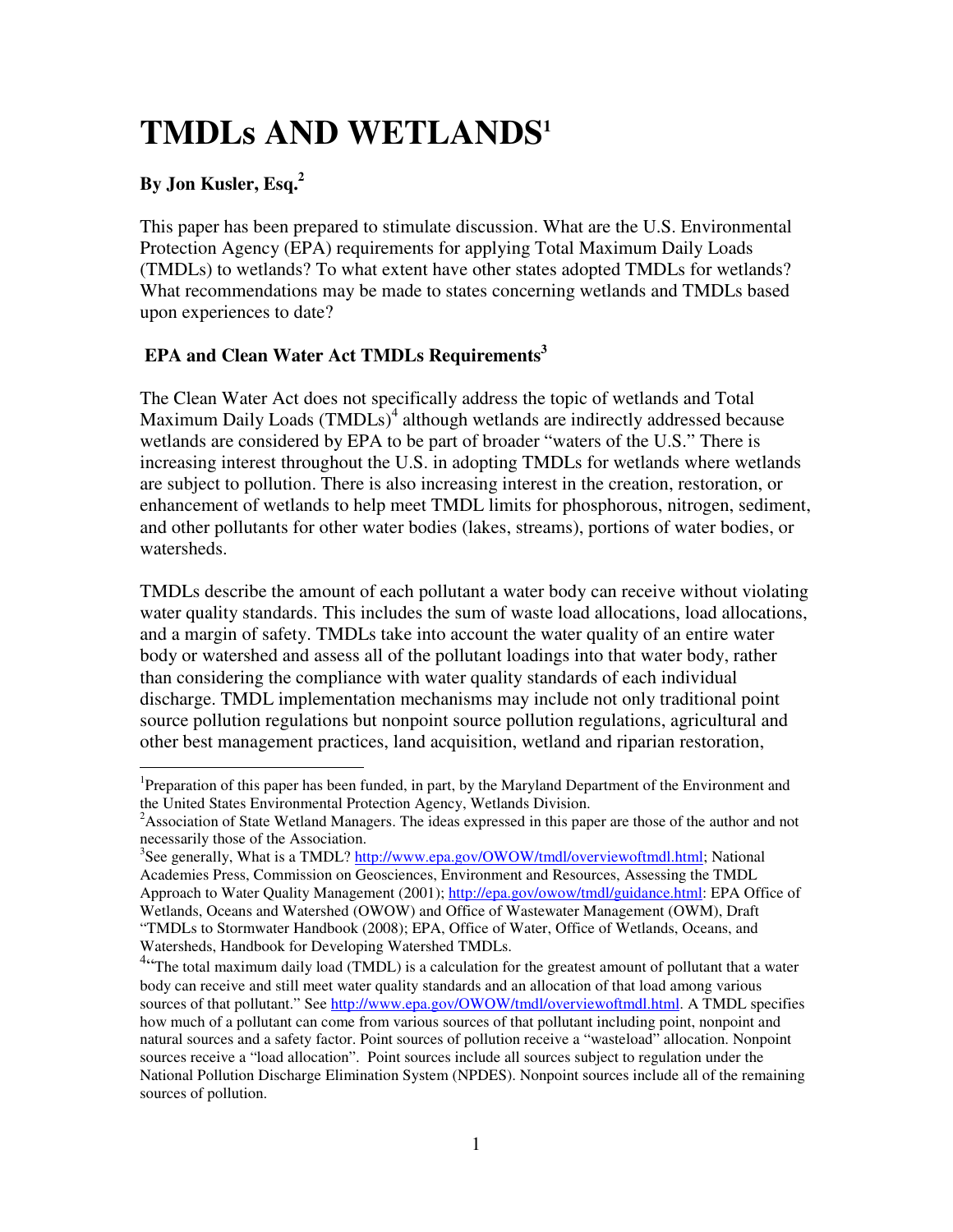pollutant trading, infrastructure funding, and other techniques. Typical sources of pollutants include sediment, nutrient, and pesticide runoff from farms, roads, construction sites, and septic tanks, discharges from industries and government wastewater treatment plants, stormwater runoff, and runoff from mining and logging.

TMDLs do address individual pollutants. At least one TMDL must be done for "every waterbody or segment impaired by one or more pollutants.<sup>5</sup> TMDLs are done pollutant by pollutant, although if a waterbody or segment were impaired by two or more pollutants, the TMDLs for each pollutant could be done simultaneously."

States and tribes have, to date, adopted only a small number of TMDLs to reduce pollutants in wetlands or to include wetlands in plans to reduce pollutants in other water bodies to serve a variety of objectives which will be discussed below. See discussion below and Appendices A, B, C, and D.

The Clean Water Act uses two basic approaches for protecting and restoring the nation's waters. One is a "technology based, end-of-pipe approach" whereby EPA and the states promulgate effluent guidelines that rely on technologies available to remove pollutants. This approach is implemented primarily through Clean Water Act Section 402 permits and end of the pipe water quality standards.

The second approach is receiving-water based and is designed to achieved desired uses of waters. Section 305(b) requires states to monitor surface waters and provide a description of water quality for all surface waters of the state, an assessment of state water pollution control activities, and an estimate of the costs and benefits of implementing the Clean Water Act. Section 303(d) of the Clean Water Act requires states to identify and list "impaired waters"-- water bodies that are threatened or not meeting water quality standards. States and tribes are responsible for developing TMDLs for such waters. Such waters may include wetlands although only a few states have adopted TMDLs for wetlands.

EPA categories for impaired waters Section 303(d) listing include for following: $<sup>6</sup>$ </sup>

- All designated uses are supported, no use is threatened,
- Data indicate the some but not all designated uses are supported,
- Insufficient data to make a use support determination,
- Impaired or threatened for one or more designated uses but not requiring a TMDL:
	- o TMDL has been completed,

 $\overline{a}$ 

6 See, EPA, 2006, Integrated Reporting Guidance,

http://www.epa.gov/owow/tmdl/2006IRG/report/2006irg-sec5.pdf See also E. Monschein &L Mann, Category 4b—Regulatory Alternative to TMDLs, http://www.epa.gov/owow/tmdl/results/pdf/36monschein\_wef07\_paper7.pdf

<sup>&</sup>lt;sup>5</sup>http://www.epa.gov/watertrain/cwa/cwa31.htm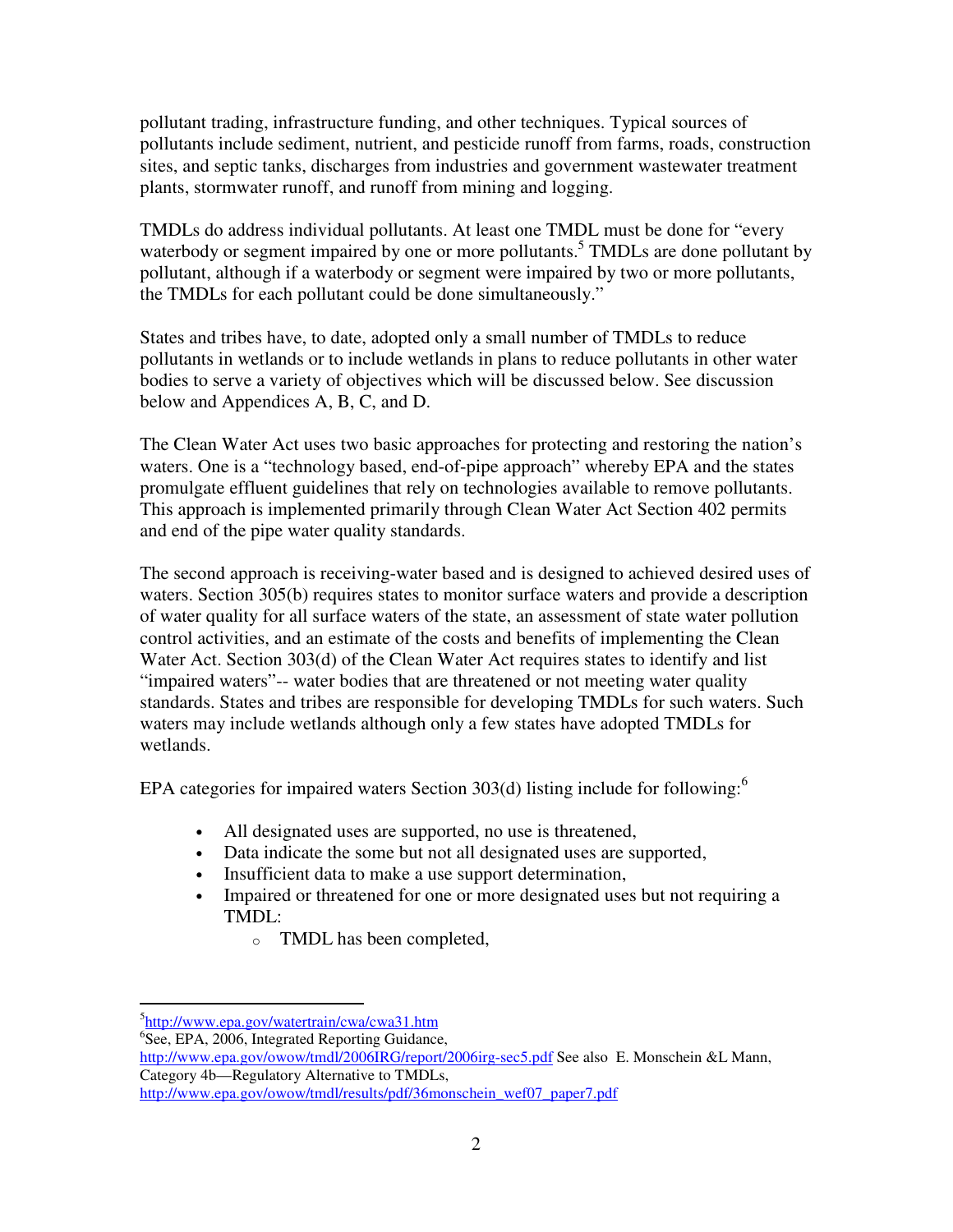- o Expected to meet standards within a reasonable time through other pollution controls,
- o Not impaired by a "pollutant" although the water may be impaired by "pollution" such as lack of adequate flow or by stream channelization,
- Impaired or threatened by pollutant(s) for one or more designated uses and requiring a TMDL.

The Clean Water Act requires each state to monitor the health of all its waters and report their findings every two years to EPA. States must then, under section 303(d), use this monitoring data and other information to develop a list of "water-quality limited segments," i.e., waters that will not meet water quality standards for a particular pollutant even after a technology-based permit is in place. States must develop TMDLs for all water body/pollutant combinations on the  $303(d)$  list.<sup>7</sup> Section 303 requires that states also establish priority rankings for waters on the 303(d) lists. EPA must review and approve TMDLs before they are finalized.

EPA considers water quality standards to be the foundation of the water-quality based control programs mandated by the Clean Water Act. Water quality standards define the goals for a water body by designating its uses, setting criteria to protect those uses, and establishing provisions to protect water quality from pollutants. More specifically, a water quality standard consists of four basic elements:<sup>8</sup>

1. designated uses of the waterbody (e.g., recreation, water supply, aquatic life, agriculture),

2. water quality criteria to protect designated uses (e.g., numeric pollutant concentrations and narrative requirements,

3. an antidegradation policy to maintain and protect existing uses and high quality waters, and

4. general policies addressing implementation issues (e.g. low flows, variances, mixing zones).

State water quality standards for wetlands are the subject of several companion papers including Jon Kusler, Water Quality Standards for Wetlands and Jon Kusler, Options for Wetlands That Fail to Meet Designated Use Criteria.

State water quality standards can help states determine which waters including wetlands need protection, which waters must be restored, and how much pollution reductions are needed.

State TMDL programs are to set forth plans for restoration of waters through Section 402 permitting, Section 319 grants, and implementation of best management practices. States are to provide a long term plan for completing TMDLs within 8 to 13 years from first listing of a water bodies on the 303(d) list. If the goal of meeting water quality standards

 $\overline{a}$ <sup>7</sup>But see, E. Monschein &L Mann, Category 4b—Regulatory Alternative to TMDLs, http://www.epa.gov/owow/tmdl/results/pdf/36monschein\_wef07\_paper7.pdf 8 http://www.epa.gov/waterscience/standards/about/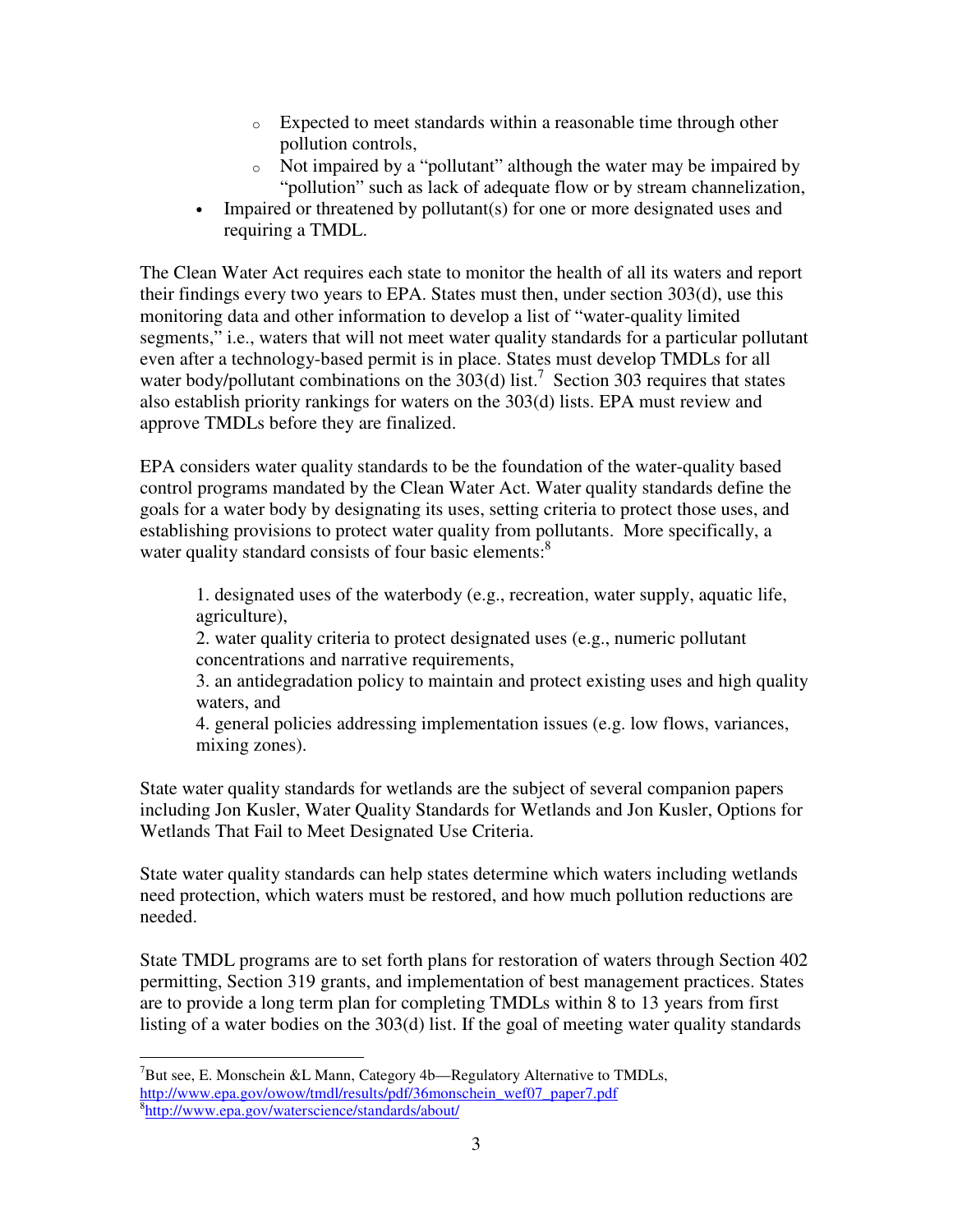is not practical within 10 years of establishing a TMDL, a state must demonstrate the reasons for such noncompliance.

Most TMDLs are adopted by states, territories, or authorized tribes and then approved by EPA. However, the Clean Water Act also authorizes EPA to establish TMDLs in some cases if EPA disapproves state, territory or tribal TMDLs or such TMDLs have not been developed in a timely manner. EPA may be required to do so by court action, or by a state request to EPA to adopt a TMDL for a particular water body.

States and tribes must submit TMDLs to EPA for review. EPA must review and approve or disapprove TMDLs within 30 days of submission. If EPA disapproves a state or tribal TMDL, EPA must establish such a TMDL within 30 days.

EPA lists the following elements of a typical TMDL document. See http://www.epa.gov/owow/tmdl/overviewoftmdl.html#tmdldocument:

- "Identification of Waterbody, Pollutant of Concern, Pollutant Sources, and Priority Ranking
- Applicable WQS & Numeric Water Quality Target
- Loading Capacity
- Load Allocations and Waste Load Allocations
- Margin of Safety
- Consideration of Seasonal Variation
- Reasonable Assurance for PS/NPS
- Monitoring Plan to Track TMDL Effectiveness
- Implementation Plan
- Public Participation"

EPA has, in recent years, encouraged the development of TMDLs on a watershed basis.  $EPA$  provides: $9$ 

EPA is encouraging states, tribes, and territories to do TMDLs on a "watershed basis" (e.g., to "bundle" TMDLs together) in order to realize program efficiencies and foster more holistic analysis. Ideally, TMDLs would be incorporated into comprehensive watershed strategies. Such strategies would address protection of high quality waters (antidegradation) as well as restoration of impaired segments (TMDLs). They would also address the full array of activities affecting the waterbody. Finally, such strategies would be the product of collaborative efforts between a wide variety of stakeholders.

Under the Clean Water Act, TMDLs are not self-implementing. EPA cannot force implementation of a TMDL once the state's analysis is complete and the state or tribe has adopted a TMDL. If the TMDL requires more stringent permit limits for point sources, these must be implemented in the appropriate NPDES permits at the time of their renewal. If the TMDL identifies nonpoint sources as a major cause of impairment, states

 $\overline{a}$ 

<sup>&</sup>lt;sup>9</sup>http://www.epa.gov/watertrain/cwa/cwa31.htm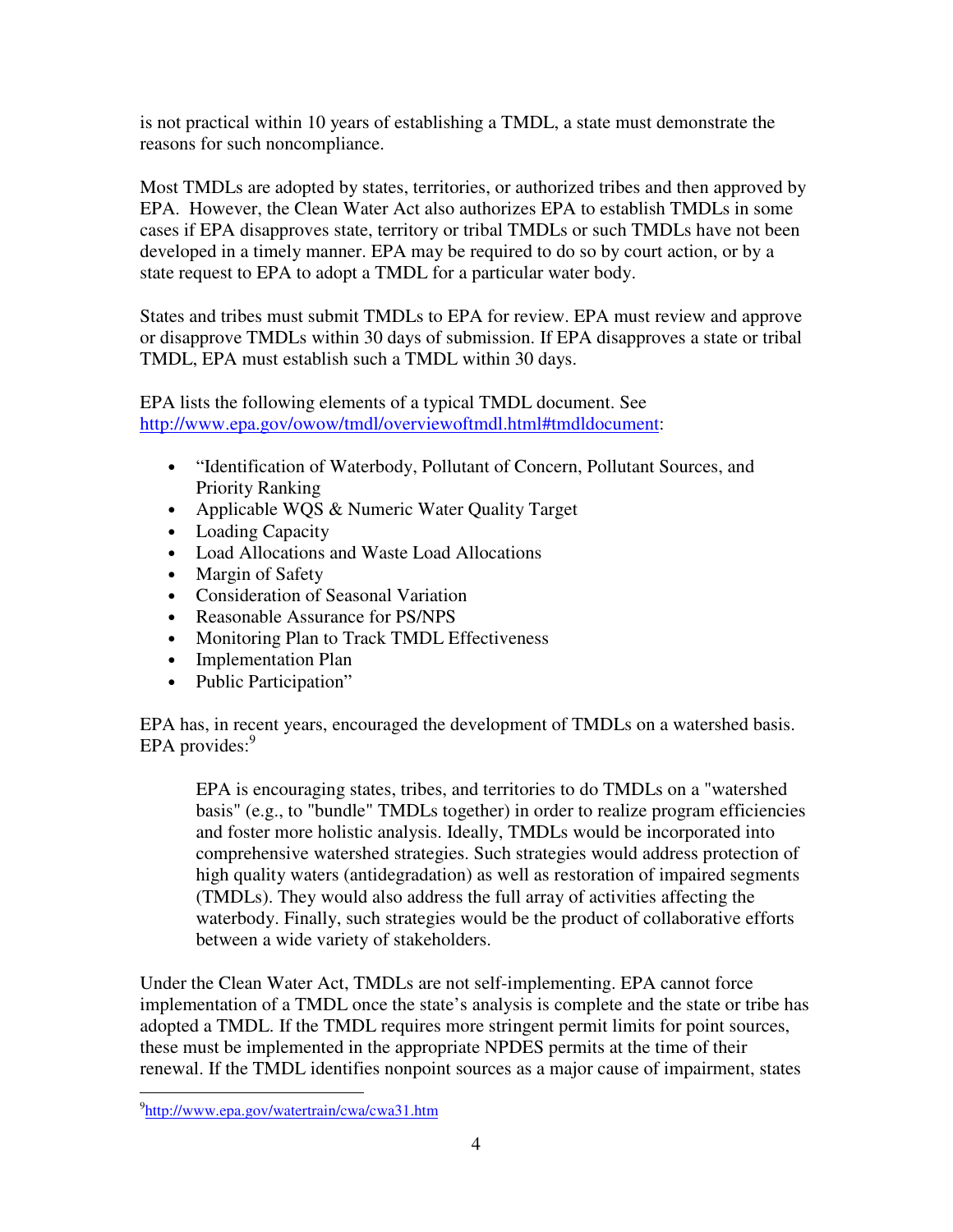can apply for EPA funded Section 319 grants. These grants can be used to fund state programs for nonpoint sources assessment and control as well as individual projects although the amount of such funding is limited.

Overall the goal of a TMDL is to end up with an implementation plan or a watershed plan designed to meet water quality standards and restore impaired water bodies. See generally http://www.epa.gov/OWOW/tmdl/overviewoftmdl.html. A TMDL is a "clean up" plan for a watershed. It typically includes the following elements:

- A written and, if possible, quantitative assessment of water quality problems including point and nonpoint pollution sources,
- A specification of the amounts of pollutants which must be reduced to meet water quality standards, and
- An allocation of responsibility to particular polluters to reduce their pollutants.

### **TMDLs and the Courts**

The Clean Water Act has required the development of TMDLs for impaired waters since 1972. However, EPA did not require states to adopt TMDLs until environmental not-forprofit organizations sued EPA in 38 states in 1996 arguing that TMDLs were not being implemented in a timely manner. The environmental organizations won. See, e.g., Alaska Center for the Environment v. Reilly, 796 F.Supp. 1374 (W.D. Wash. 1992). In April 2002 EPA agreed in a consent degree under court order to establish TMDLs in 22 states if the states do not adopt TMDLs. See

http://www.epa.gov/owow/tmdl/lawsuit.html. Maryland was not one of them.

In 2000 EPA published a TMDL rule. This rule was widely criticized and EPA with withdrew the rule in 2002. Since then the rule has been revised but not formally adopted.

TMDLs continue to be an active area for litigation. It is clear, however, that states and EPA have considerable discretion in implementing the TMDL program. See, e.g. Potomac Riverkeeper, Inc. v. U.S. EPA, RDB 04-38845, 2006 WL. 890755 (D. Md. March 31, 2006); Thomas v. Jackson, 08-2152 (8th Cir. 9-10-2009). Courts have suggested that EPA might base 303(b) listing on Clean Water Act issues broader than water quality (pollutants) although it does not have a mandate to do so. Id.

Given existing successful law suits, states and EPA may be successfully challenged at some point in the future if they fail to adopt TMDLs based upon water quality considerations for wetlands as well as other waters. This is particularly true if a state has adopted water quality standards for wetlands and particular wetlands fail to comply with such standards.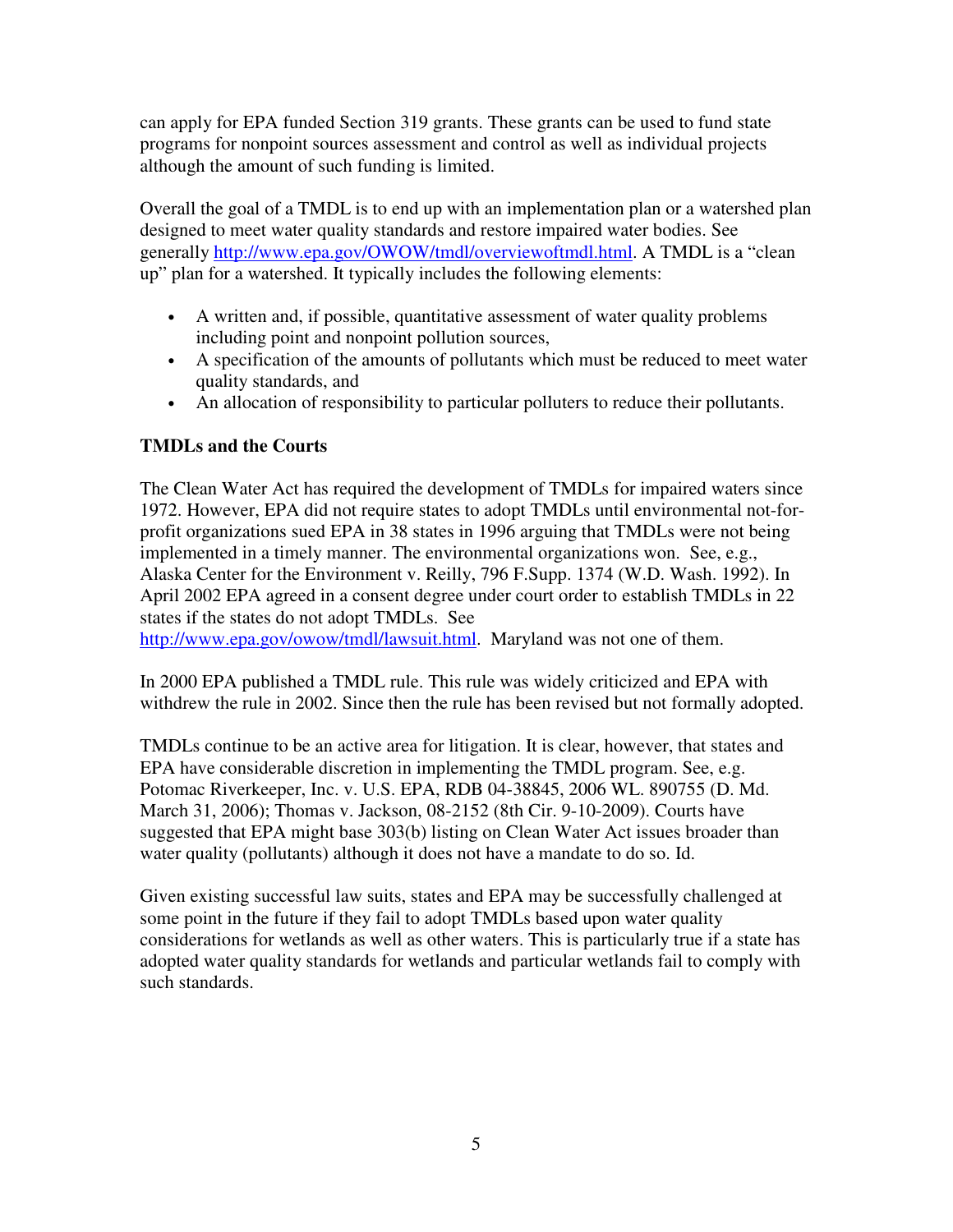#### **Contexts in Which Wetlands May Be Addressed by TMDLs**

States and tribes may adopt TMDLs for wetlands in a number of quite different contexts:

--**Pollution or other discharges into a wetland.** A state, tribe, or EPA may adopt a TMDL to establish load limits for specific discharges of particular pollutants into a wetland such as a TMDL applying to nitrogen, phosphorous, bacteria, mercury, selenium, salinity, pH exceedences, dissolved oxygen, sediment, or trash. More than one TMDL total load limit may be applied to a specific wetland. For example, one TMDL for a wetland might set a discharge limit for phosphorous. Another TMDL for that wetland might address sediment.

States and EPA have to date adopted a small number of TMDL's specifically establishing load limits for wetlands. For example, in September 2001, EPA adopted Ballona Creek and Ballona Creek Wetlands Trashed Total Maximum Daily Load (TMDL) which established the amount of trash allowed in Ballona Creek. The City of Los Angeles met its first milestone in compliance by achieving a 20% reduction in trash by September 30, 2006. See also Appendices A, B, C, D for other examples of TMDLs to reduce pollutant discharges into wetlands.

--**"Restoring/enhancing" wetlands to reduce pollutants in another water body, segment of a water body or watershed to meet TMDL limits.** Some states are proposing to adopt TMDLs for watershed or portions of a water body or watershed to reduce nitrogen, phosphorous, bacteria, dissolved oxygen, sediment, or other pollutant levels to acceptable TMDL limits in other water bodies, segments of water bodies, or watersheds. See, for example, Appendix E, the Wisconsin TMDL for the Lower Fox and Green Bay. For a watershed based TMDL where wetland restoration is used to reduce nutrients, sediment in the watershed see Upper Newport Bay Reserve, CA, http://oaspub.epa.gov/tmdl/enviro.control?p\_list\_id=CAE801.110UPPER%20NEWPOR T%20B; Chagrin River Watershed TMDL in Ohio (restoration of riparian and headwater areas) http://www.epa.ohio.gov/portals/47/nr/2007/august/ChagrinRiverTMDL.pdf

Restoring wetlands can reduce pollutants flowing to other water bodies and help a state meet overall TMDL goals. On the other hand, it is not clear how much pollution, filling, or drainage is acceptable if a restored wetland is to be used to improve water quality for other waters.

--**"Creating" wetlands to reduce pollutants in a water body, segment of a water body or watershed.** Some states are proposing to create wetlands (establishing wetlands where none existed before) to help meet TMDL limits for another water body, portion of a water body or watershed to reduce nitrogen, phosphorous, bacteria, dissolved oxygen, sediment, or other pollution levels to acceptable TMDL limits. See, for example, Sunnyside Valley Irrigation District, Wetland Project 2002 Preliminary Results, http://www.svid.org/wetland charts.htm in which created wetlands are used for treatment of polluted waters subject to a TMDL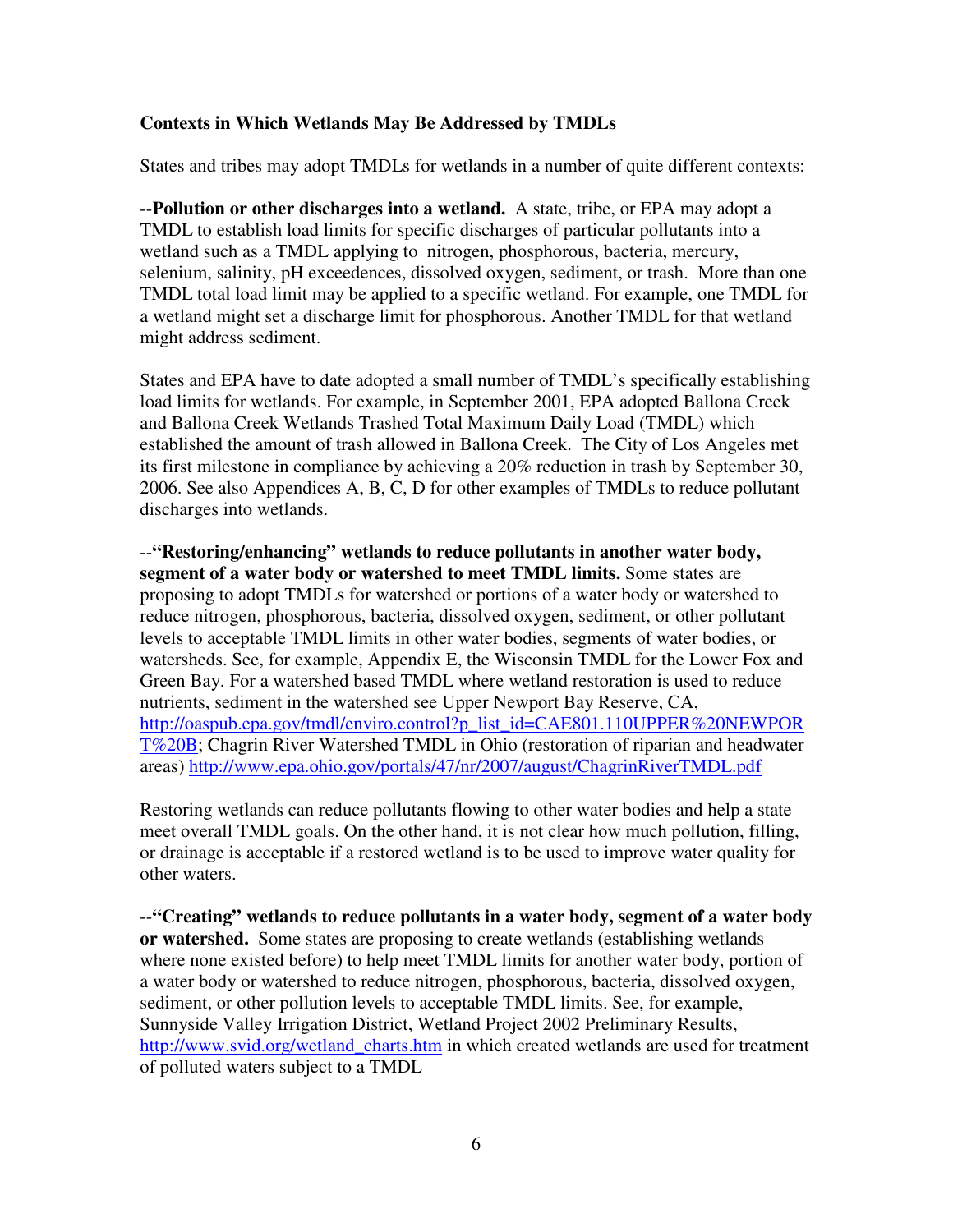States and tribes have more flexibility in what they do with "created" rather than natural, restored or enhanced wetlands. Created wetlands do not, by definition, qualify as a water of the U.S. in many circumstances. However, many created wetlands involve blockage of a small stream or other drainage which are regulated waters of the U.S. and they too may become waters of the U.S.

--**Wetlands as a source of pollutants.** In a small number of situations, wetlands may be sources of pollutants. For example, wetlands have often been used in the past as "dump" sites and pollutants may be leaching from the sites. Mercury from a broad range of natural and man-made source may be concentrated in wetlands. Naturally occurring pollutants such as selenium may also be released from wetlands as well as nitrogen, phosphorous, and sediment. Waterfowl usage of wetlands may result in nutrient enrichment to the degree that waters flowing from such wetlands may be considered pollution sources. Carp feeding in a wetland with water flowing into an adjacent lake may increase sediment and nutrients in the adjacent lake. See, e.g., Ventura Marsh, Iowa, TMDL, http://www.epa.gov/region07/water/pdf/public\_notice/ventura\_marsh\_ hancock ia public notice.pdf Implementation of TMDLs for such wetlands may involve "Superfund" or other toxic waste clean-up, removal of fill, reestablishment of hydrology (for drainage), and wetland restoration or enhancement.

#### **Why Few States Have Adopted Wetland-related TMDLs**

States and tribes have adopted relatively few TMDLs to date for a number of reasons:

--**A small number of the states have included wetlands on their 305(b) and 303(d) lists.** Because wetlands are not "listed" waters, states and tribes have not felt the need to adopt TMDLs for them. States have not "listed" wetlands in part because EPA has not required them to list wetlands when an impairment is due flow alterations rather than a "pollutant."

--**Only one quarter of the states have adopted water quality standards for wetlands.** See companion paper Jon Kusler, Water Quality Standards for Wetlands. Where states have adopted water quality standards for wetlands these standards have generally been narrative in nature and do not establish quantified load limits of the sorts required for TMDLs.

--**Many of the impairments to wetlands involve past fills, drainage, or various forms of historical discharges of pollution or pollutants.** A wetland may be degraded from fills, drainage, or pollution many years ago but there is no continued discharge which needs to be stopped.

--**Wetland restoration, creation, or enhancement are viewed as "part of the solution" to watershed pollution** because they may remove nitrogen, phosphorous, sediment or other pollutants from lakes, streams, estuaries or other waters. Agencies have, therefore, been reluctant to establish limits on these pollutants and discharges into wetlands.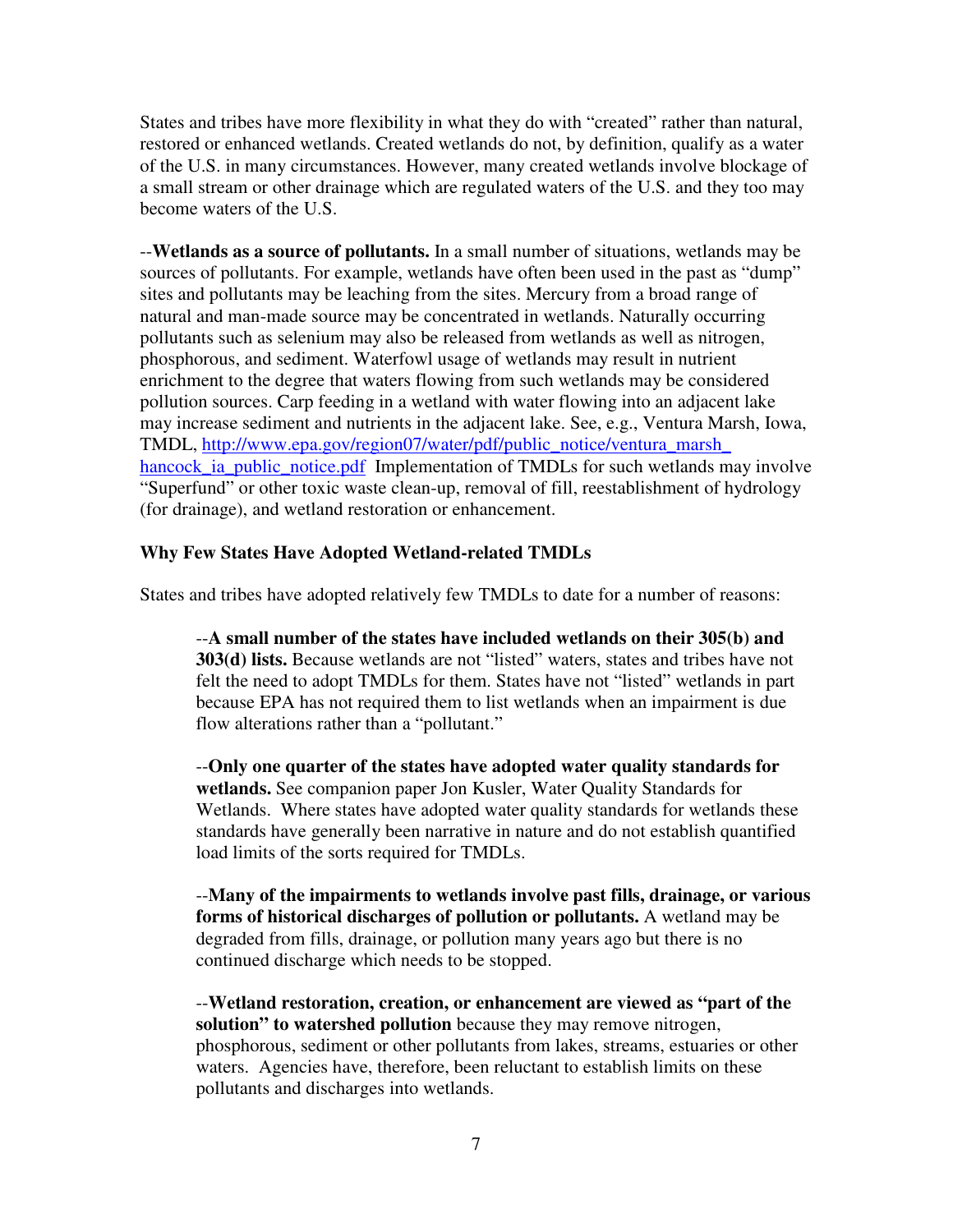--**Data gathering for wetlands to establish existing pollution levels and desirable future levels of pollution has proven to be difficult particularly for pollutants such as nitrogen and organic matter leading to dissolved oxygen deficits because conditions vary seasonally and year to year in wetlands.**

#### **The Pros and Cons for State Adoption of TMDLs for Wetlands**

State adoption of TMDLs for wetlands is subject to a number of "pros" and "cons."<sup>10</sup>

#### **Pros**

- The Clean Water Act requires states to adopt remedial measures for "impaired" waters. Wetlands are waters. If these waters are subject to "impairment," states have the obligation to address impairment although the definition of "impairment" and what actions must be taken to address impairment is somewhat unclear.
- TMDLs allow the establishment of watershed/water quality planning goals for both point and nonpoint discharges. Such goals can facilitate the tightening of state point source pollution controls and the regulation of nonpoint pollution sources.
- TMDLs allow states to address specific threats and problems with specific wetlands by establishing quantitative standards for discharges into individual wetlands.
- TMDLs can encourage wetland restoration, creation and enhancement to help solve and prevent watershed problems.

#### **Cons**

 $\overline{a}$ 

- Different goals and measures of success are needed for wetlands than for lakes, streams and the oceans. Protection and restoration of the ability of wetlands to produce "goods and services" such as flood storage and pollution control are needed, not simply biological integrity or swimmable, drinkable condition.
- Establishment of "total maximum daily loadings" is difficult for many activities threatening wetlands such as fills, drainage, and cutting of vegetation. For example, the "total maximum daily loading" concept simply does not fit for drainage, levees, dams, and many other impacts to wetlands.

 $10$ For many detailed recommendations not specific to wetlands concerning the use of TMDLs to address nonpoint sources of pollution see The TMDL Program in Transition, The NPS Problem: Designing TMDLs for Implementation

http://www.eli.org/pdf/tmdl/ELI\_Final\_Report\_2009\_NPS\_TMDL\_Workshop\_Project.pdf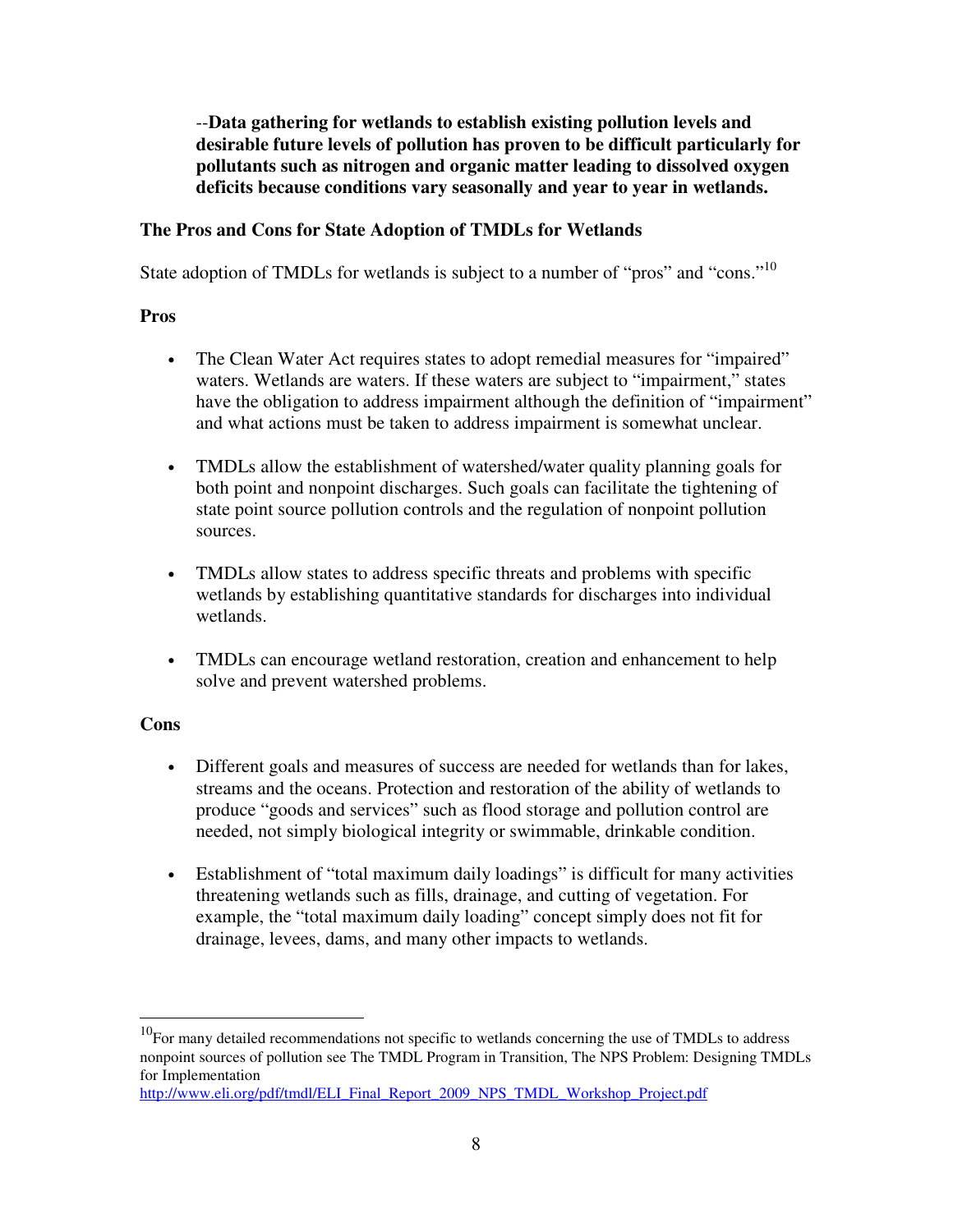• Potentially, hundreds of thousands or millions of wetlands in a state are already impaired due to fills, drainage, cutting of vegetation, flooding, altered hydrologic, invasive species or other activities. States lack the funding needed to address this number of impairments.

#### **Conclusions and Recommendations**

Based upon EPA requirements and state experiences to date, the following conclusions and recommendations may be suggested for states:

- TMDLs are a technique designed to address quantifiable sources of point and nonpoint pollutants. They have less applicability to fills, drainage, vegetation removal, flooding and other wetland problems that are not traditionally thought of as pollutants and are not susceptible to a specific, quantifiable "loading" analysis. Nevertheless, many activities impacting wetlands (e.g., fills, drainage) have a water quality component. Over time, this component may be quantified and serve as the basis for better protecting and restoring wetland functions and values through TMDLs or other approaches.
- TMDLs may be used in some circumstances to address wetland-specific point source pollution, sediment, trash and other nonpoint pollution problems as has been done by Los Angeles County for trash discharges into wetlands and streams.
- A state may best should adopt wetland-specific water quality regulations for both pollutants and other nonpollutant activities (e.g., draining) with a water quality component. Adoption of wetland water quality standards would facilitate adoption of TMDLs on both a watershed and wetland specific basis. However, once a state adopts water quality standards for wetlands, EPA or a court may conclude that the state must adopt a TMDL if specific wetlands do not meet water quality standards.
- Cooperative state/local watershed planning efforts designed in part to reduce pollution and other stressors to wetlands may allow a state to "go directly to the solution" of stressors and not need to list wetlands as "impaired" which could trigger the TMDL requirement.
- Constructed and restored wetlands may be used as part of a TMDL to help reduce nutrient, sediment, and toxic chemical pollution of rivers, streams and other water bodies and help achieve TMDL goals for those water bodies. This may be the most important use of TMDLs for wetlands. However, use of restored and constructed wetlands for pollution control and other purposes may also result in long term degradation of wetlands and should be subject to careful review procedures and mitigation requirements.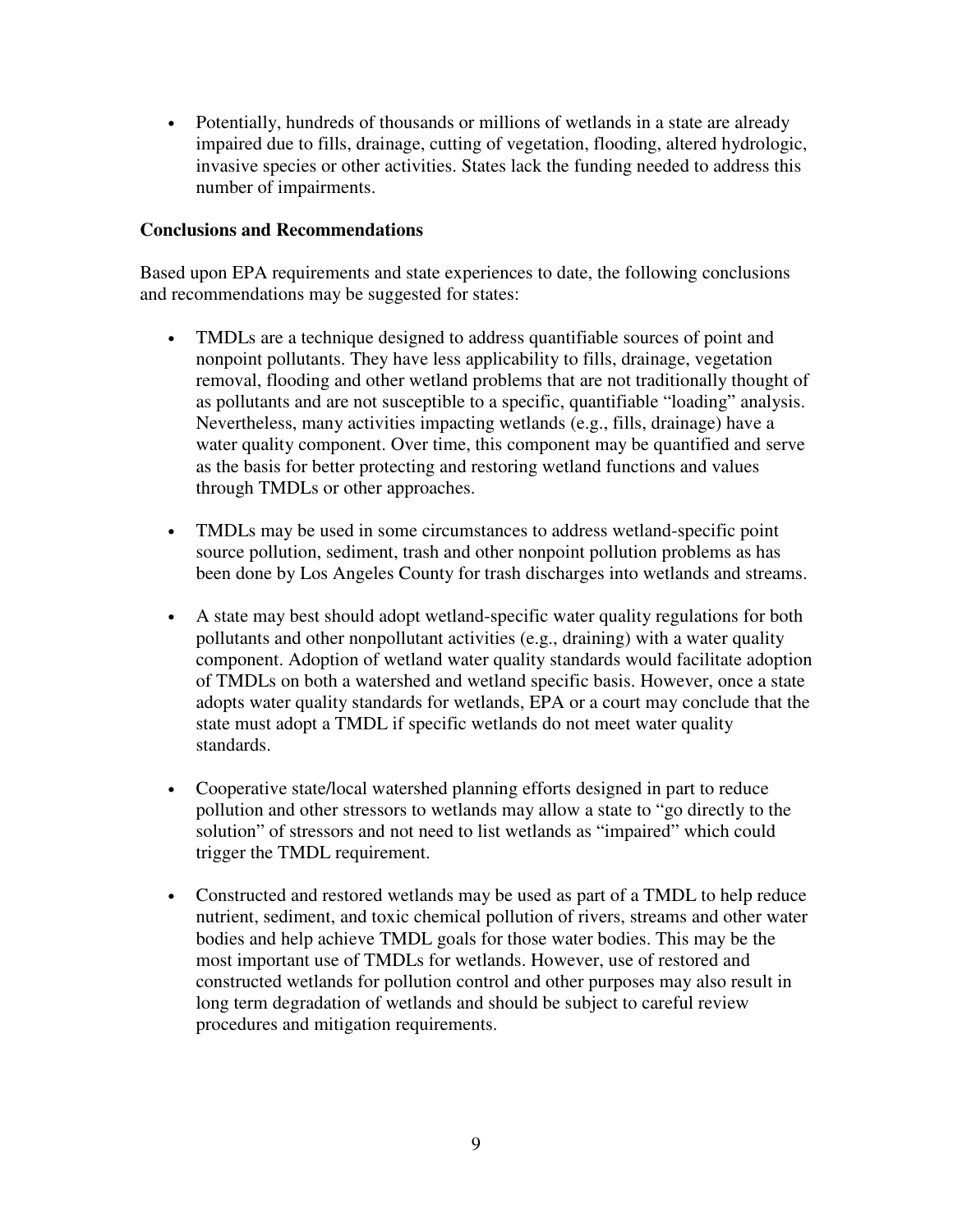• For more detailed recommendations concerning the use of TMDLs to address nonpoint sources of pollution, see Environmental Law Institute, The TMDL Program in Transition, The NPS Problem: Designing TMDLs for Implementation, Environmental Law Institute (2009), http://www.eli.org/pdf/tmdl/ELI\_Final\_ Report 2009 NPS TMDL Workshop Project.pdf

# **Appendix A: Los Angeles River and Ballona Creek California TMDL for Trash Discharges into a Stream and Wetlands**

The Los Angeles River and Ballona Creek are the primary waters in the Los Angeles Basin discharging water into Santa Monica Bay. Ballona Creek serves a watershed of 130 square miles and flows for 10 miles. Of this, 9 miles are a flood control channel. The Creek formerly drained a large wetland complex but now has limited direct connection to the remaining wetlands. The Los Angeles River and Ballona Creek receive dry and wet weather runoff from an estimated 4 million people plus discharges from public treatment works.

In response to a 1999 consent degree the Regional Water Quality Control Board required, the city of Los Angeles to develop a TMDL for the Ballona Creek watershed and Ballona Creek Wetlands.<sup>11</sup> In 2001 EPA adopted a Ballona Creek Wetlands Trash Total Maximum Daily Load which limited the amount of trash allowed into Ballona Creek. The TMDL required southern California cities discharging into Ballona Creek to reduce their trash contributions by 10% each year for a period of 10 years with the goal of zero trash in the waterway by 2015.

The first milestone was a 20% trash reduction in Ballona Creek by September 30, 2006 which the city achieved. The City has met the yearly milestone since then based primarily on structural measures.

The Los Angeles Bureau of Sanitation carried out a study of trash generation for the period of 1999 to 2003. The study identified high, middle and low trash generation areas. The City's strategy for compliance is to focus on the high and medium trash generation areas. The City's implementation strategy has been two-pronged: (1) implement institutional measures such as education, street sweeping, catch basin cleaning, and enforcement with an emphasis upon high trash generation areas, and (2) install structural trash control devices in the storm drain system, targeting first the high trash generating areas of the City followed by the medium and low trash generating areas.

As of September 2008, the City had installed over 7,700 catch basin inserts in the high trash generating areas and 14,900 catch basin opening screen covers in the high and medium trash generating areas.

 $\overline{a}$ <sup>11</sup>http://www.lacitysan.org/wpd/Siteorg/program/TMDLs/tmdl\_ballona\_trash.htm; http://ladpw.org/wmd/watershed/BC/; http://www.environmental-expert.com/Files%5C5306%5Carticles%5C9005%5C184.pdf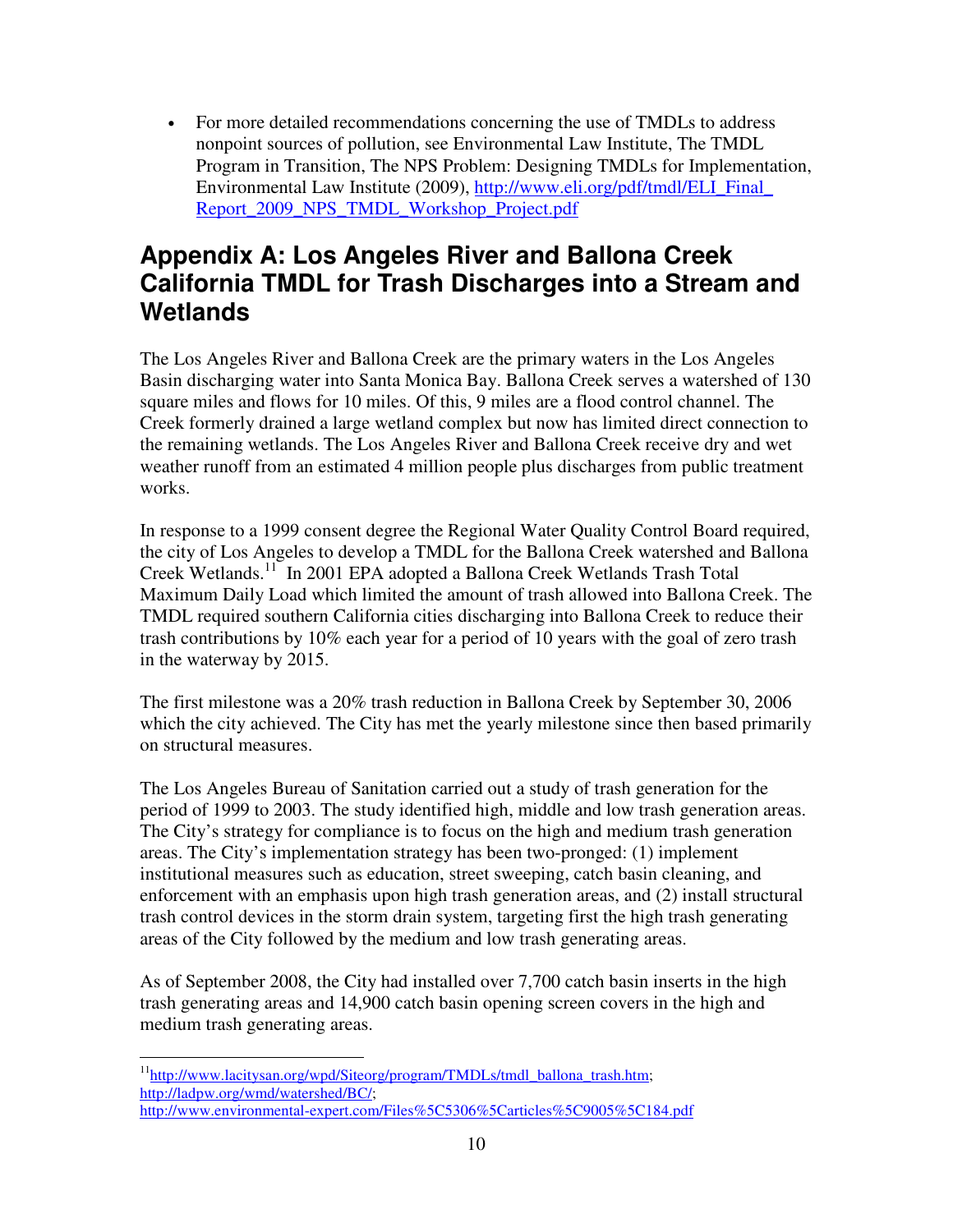The first TMDL, the Trash TMDL, was developed without much stakeholder involvement and resulted in strong resistance from the development community and a law suit. To avoid future conflicts the EPA and California Water Control Board developed a strategy document inviting stakeholder participation in the drafting and implementation of TMDL. A stakeholder effort was formed in 2004 called CREST (Cleaner Rivers through Effected Stakeholder TMDLs). The stakeholder group has cooperated on the development of three TMDLs: Ballona Creek Bacteria, Ballona Creek Toxics, and LA River Toxics.

In addition to trash, other pollutants of concern for the LA River and Ballona Creek include nitrogen, metals, bacteria, pesticides, polychlorinated biphenyls, polynuclear aromatic hydrocarbons, tibuty1tin, volatile organic compounds, and other organics. The Consent Degree requires development of TMDLs for all of these between 2004 and 2012.

# **Appendix B: Ventura Marsh, Iowa, TMDL for Exotic Fish, Sediment and Nutrients**

On January 29, 2010 EPA, Region 7, issued a public notice for a TMDL for Ventura Marsh in Iowa.<sup>12</sup> This TMDL has been developed by EPA in cooperation with the Iowa Department of Natural Resources to meet the milestones of a 2001 Consent Decree, Sailores, et. al. v. EPA, Consolidated Case No. C98-134-MJM, December 17, 2001.<sup>13</sup>

Ventura Marsh is located in the headwaters of Clear Lake, Hancock County, Iowa. It is approximately 200 acres in extent. Most of the watershed is in agricultural use. Clear Lake, which the Marsh adjoins, is the third largest of Iowa's 35 natural, glacial lakes. The Marsh has historically served as the prime spawning habitat for the fish population of Clear Lake. The Marsh is in public ownership and is being managed as a wildlife refuge. Water levels are controlled by small dams. No point sources of pollution have been identified. However, the Marsh is subject to a variety of nonpoint sources of pollution.

Over the past decade a number of studies have been carried out to understand the water quality conditions in the Marsh and the relationship of the Marsh to quality of Clear Lake. These studies indicate the Marsh is a net contributor of sediments and nutrients (phosphorus) to Clear Lake due to the turbidity caused by the carp.

Beneficial uses for the marsh under state water quality standards include "aquatic life" and "human health." The Marsh was on Iowa's 1998 303(d) list due to exotic species impairment (carp). In addition, the Marsh was on the 2006 303(d) list of impairments to aquatic life beneficial uses due to algae and turbidity. The TMDL uses inorganic suspended soils and total phosphorous as a surrogate for water quality targets.

 $\overline{a}$  $12$ See Public Notice, EPA, Region 7, Notice of Availability, Total Maximum Daily Load (TMDL) For Ventura Marsh, in the State of Iowa, January 29, 1010.

<sup>&</sup>lt;sup>13</sup>See generally, EPA, Region 7, Ventura Marsh, Total Maximum Daily Load for Algae and Turbidity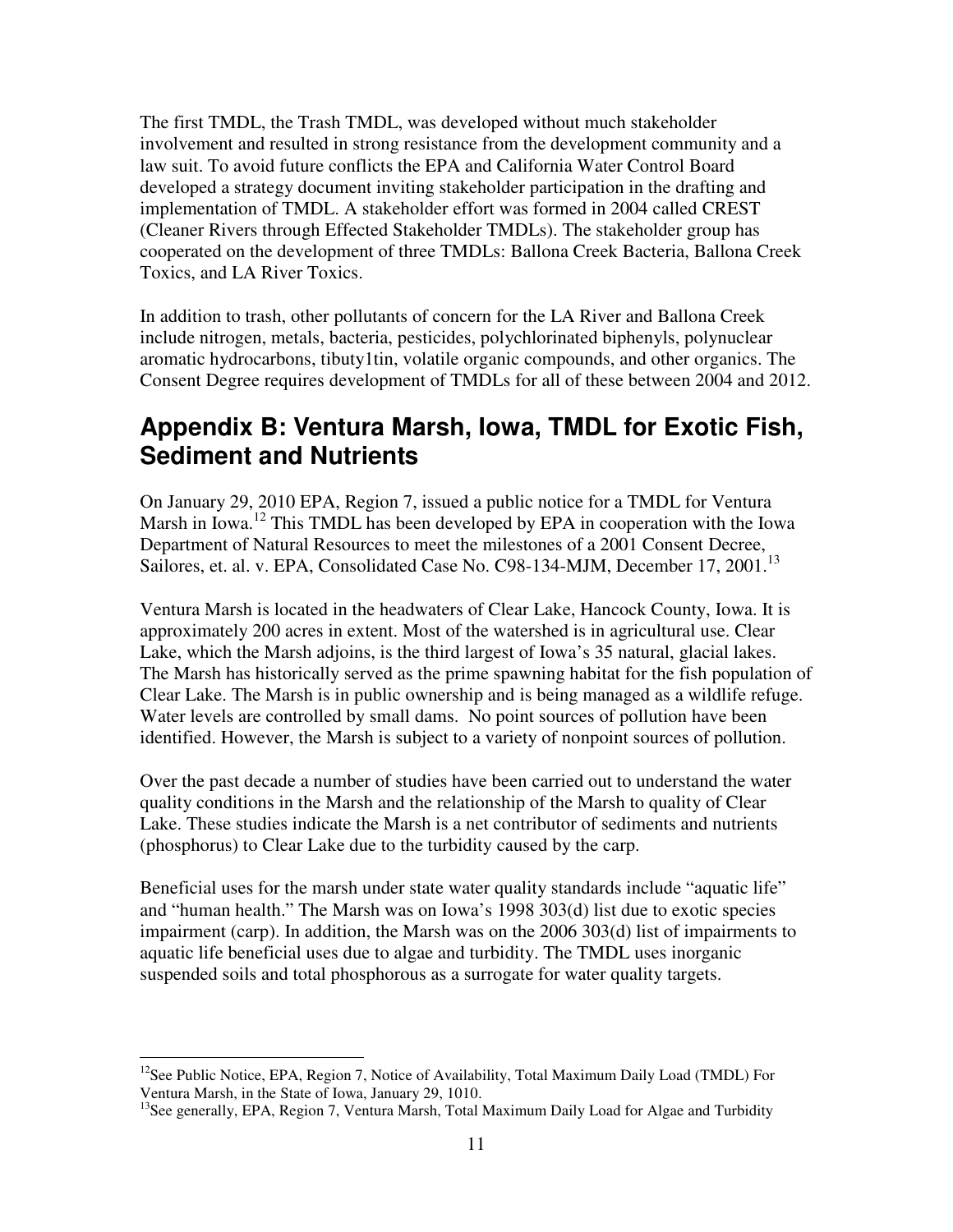Restoration of Ventura Marsh to help improve the water quality in Clear Lake is supported by many groups including the Project Clear Lake Enhancement and Restoration Project. The U.S. Army Corps of Engineers, Rock Island District is providing restoration assistance pursuant to its aquatic ecosystem restoration program.<sup>14</sup>

A variety of restoration activities are underway for Ventura Marsh.<sup>15</sup> The first phase of the Ventura Marsh project is expected to be constructed in 2010. It will include replacing the existing stop log outlet structure, installing a new pumping station, and then dewatering the marsh. The Department of Natural Resources wildlife staff anticipates keeping the marsh in a dry condition for two seasons to allow the marsh to re-vegetate. While the marsh is dry, it will allow for the second phase of the construction activities to take place such as building a sediment control basin and creating a flow channel.

Nearly all funding for the project has been secured. Congress appropriated \$2.5 million for the project in FY'08 and an additional \$910,000 was appropriated in FY'09 to complete the federal funding. The state cost share amount is estimated to be about \$500,000.

The ultimate goal of the project is to reduce carp populations to improve the water quality and wildlife habitat the marsh provides. The Marsh is currently inputting about 40% of the sediment Clear Lake receives annually, so it is a vital part of the overall lake restoration project.

# **Appendix C: TMDL for Intermittent Tributary to Belden Hill Brook, Wilton, Connecticut to Help Reduce Chlorine Pollution in a Wetland**

In 2000 the Connecticut Department of Environmental Protection developed a TMDL for wetlands adjacent to an "unnamed tributary" in Wilton, Connecticut. See http://www.ct.gov/dep/lib/dep/water/tmdl/tmdl\_final/beldenhilltmdlfinal.pdf. The tributary originates in filled wetlands near property owned by the School Sisters of Notre Dame in Wilton. Flow of the unnamed tributary is intermittent into this wetland. Drainage from the School Sisters enters the wetlands during precipitation events and periods of high water table.

The School Sisters operate a retirement home, medical care facility, and childcare facility on their lands. Historically the sanitary wastes from the school were treated by a septic tank and leach field. However, these failed due to the high ground water. A small wastewater treatment facility was built to replace the septic tank system. This facility has a NPDES permit to discharge 20,000 gallons/day of treated and chlorinated waste water

 $\overline{a}$  $<sup>14</sup>$ See Army Corps of Engineers and Iowa DNR, Feasibility Report with Integrated Environmental</sup> Assessment, Ventura Marsh (September 2009).

<sup>&</sup>lt;sup>15</sup>For more detailed description of marsh restoration activities see http://www.clearproject.net/marsh.html; see also http://www.clearproject.net/VenturaMarshFeasibilityCOE.pdf.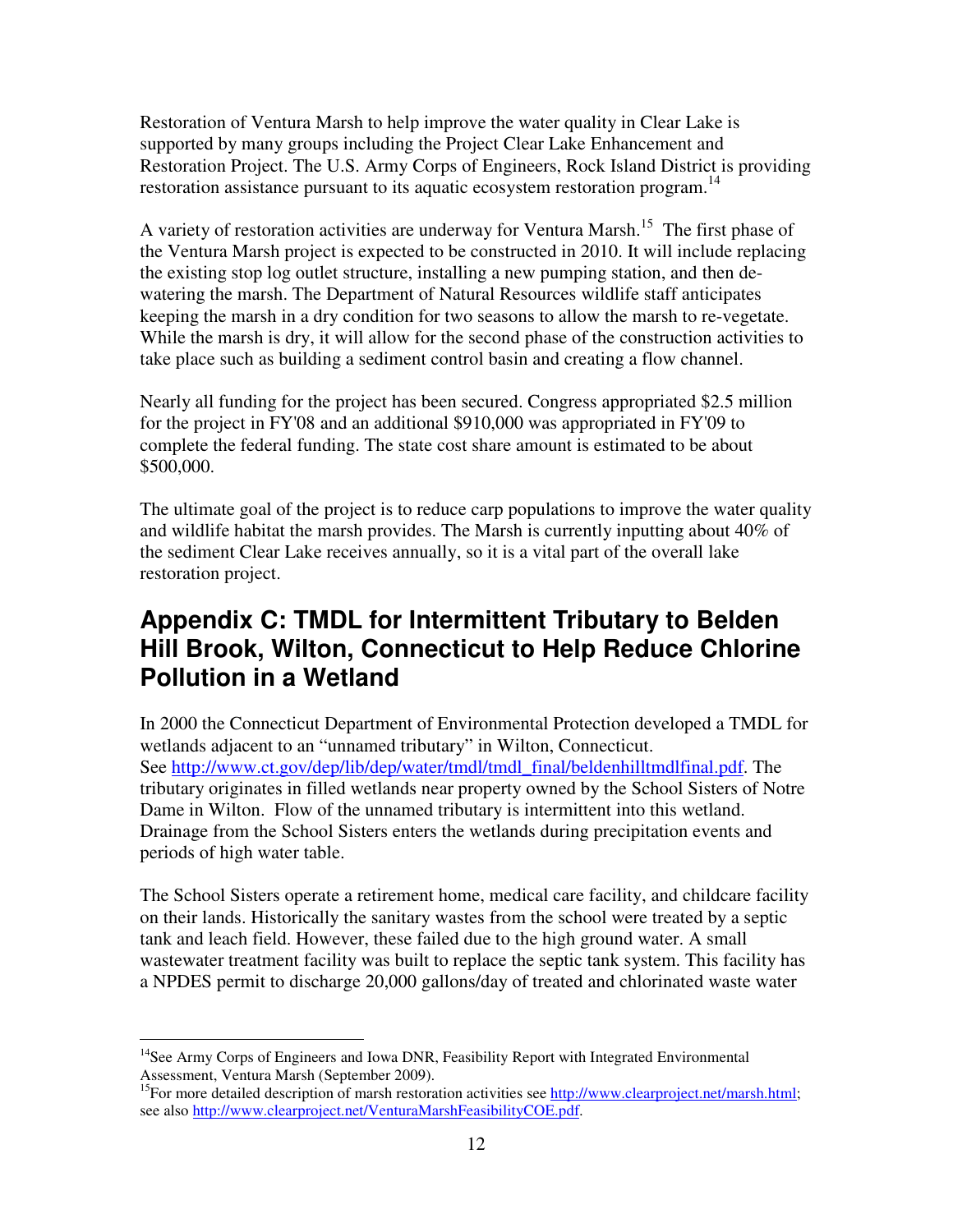to the unnamed tributary. Effluent constitutes the majority of surface water flow in the unnamed tributary and the entire flow during the dry weather.

The unnamed tributary is a Class A surface water pursuant to the Connecticut water quality standards and surface water and sanitary wastewater discharges are not allowed into Class A surface waters. Numerical water quality criteria for "aquatic life support" have been adopted in Connecticut's water quality standards.

This TMDL has been developed for chlorine which is used to disinfect the wastewater. It is anticipated that chlorine will be eliminated from the discharge as a condition in a reissued NPDES permit. The School Sisters facility will then use ultraviolet disinfection. The point source discharge will also be eliminated by redirecting the final effluent into an "underground spreader".

# **Appendix D: Four Wetlands Listed on Minnesota Pollution Control Agency 2008 List of Impaired Waters**

In 2008 Minnesota listed four emergent, depressional wetlands on its 2008 list of impaired waters. To be listed, the wetlands needed to meet two criteria:  $16$  "(1) biologically impaired as determined by plant and macroinvertebrate indices of biological integrity (IBIs), and (2) hydrologically connected to downstream impaired waters currently on the TMDL list." In describing these four wetlands, the MPCA observed that "when the goal is to maintain or restore the health of a watershed, both wetland quantity and quality need to be integrated into the overall management plan."<sup>17</sup>

The MPCA proposed to list the following four wetlands in its draft TMDL:

Lake Jones. This 33.6 acre wetland in Ramsey County has an extensive emergent plant community. IBI studies indicated that the wetland was not supporting its "aquatic life" designated use. Downstream lakes were also "listed" as impaired due to excess nutrients.

Trappers. Trappers is a 26.8 acre open water wetland in Pope county in an agricultural area. Invertebrate IBIs indicated that this wetland was not supporting its aquatic life designated use. Downstream lakes were also subject to excessive nutrients.

Morraine. Morraine is a 3 acre emergent marsh in Hennepine County. IBIs indicated that this wetland is not supporting its aquatic life use. Downstream waters are subject to excess nutrients and mercury.

Wooland WMA is a 617 acre open water and emergent wetland in Wright County. The watershed has been extensively ditched and has many feedlots. IBIs indicated that this wetland is also not supporting its aquatic life use. Downstream waters have low dissolved oxygen contents.

 $\overline{a}$ <sup>16</sup>http://www.pca.state.mn.us/publications/wq-iw12-05-08.pdf  $^{17}$ Id.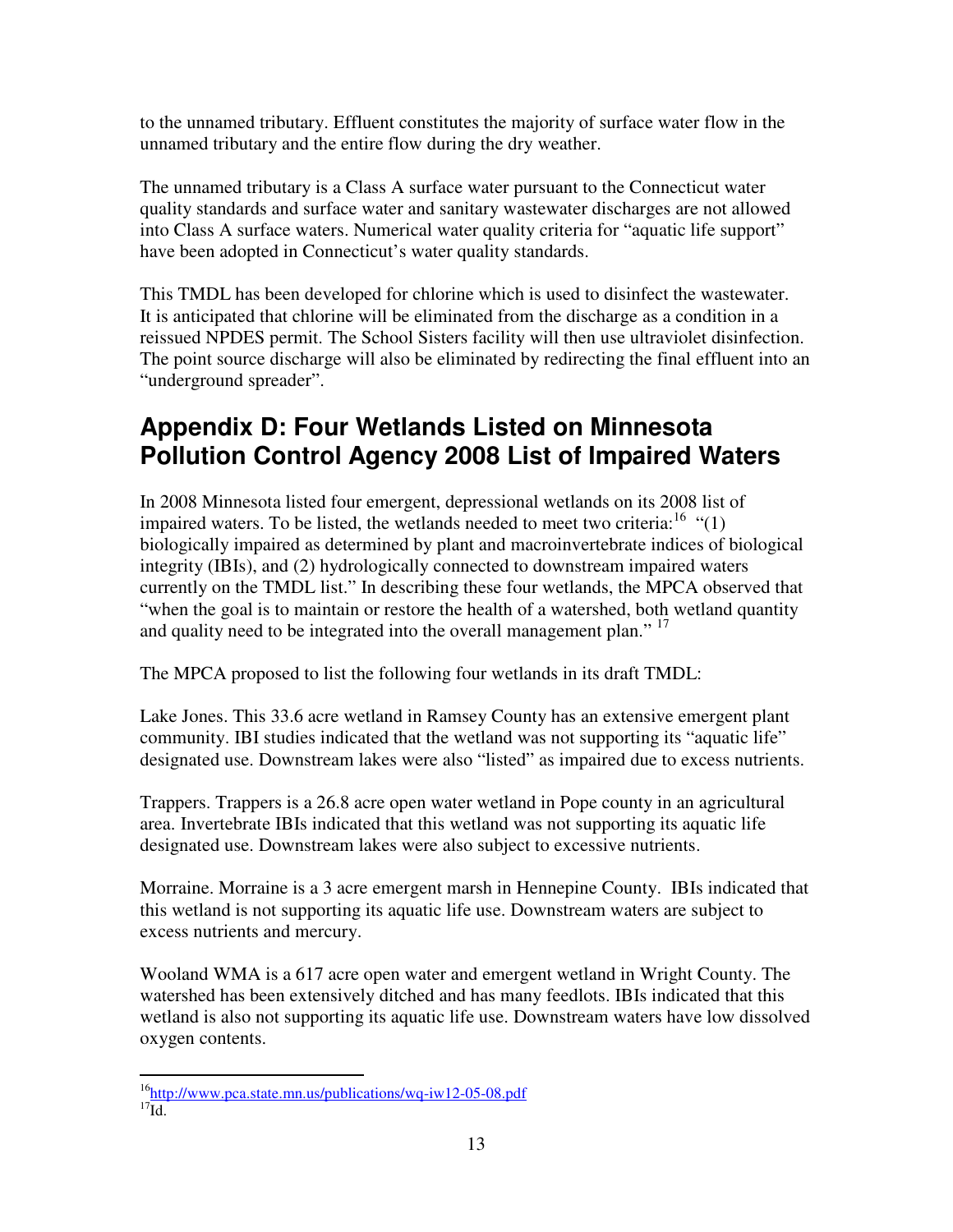# **Appendix E: Watershed-Based TMDL for the Lower Fox River and Green Bay in Wisconsin**

The Wisconsin Department of Natural Resources is working with many agencies and groups to develop a TMDL for the Lower Fox River (LFR) Basin, including the Green Bay Area. Pollutants are widespread in the area and include sediment, phosphorus, PCBs and mercury. The Lower Fox River Basin was chosen for a TMDL due, in part, to the number of waters including wetlands which are impaired. It was also chosen because of the large amount of water quality data collected over the past 40 years by the DNR, GBMSD, USGS, UW-GB, UW-Sea Grant, UW-Milwaukee (Great Lakes Water Institute) and the Oneida Tribe of Indians.

Fourteen waterbodies in the LFR Basin are polluted (or impaired) due to excessive total suspended solids (such as sediment and soil from runoff) and phosphorus. Additional pollutants include PCBs and mercury; however, these will not be addressed in the TMDL. PCBs are currently being addressed through the Comprehensive Environmental Remediation and Liability Act.

The TMDLs developed for the Lower Fox River Basin and Green Bay will identify sediment and phosphorus reductions needed from both nonpoint and point sources to achieve water quality standards. Excessive sediment and phosphorus can cause low dissolved oxygen levels, poor water clarity, loss of submerged aquatic plants, degraded habitat for fish and wildlife, beach closings, harmful algal blooms, loss of recreational opportunities, and decreased property values.

It is not anticipated that individual wetlands will be listed as impaired as part of this TMDL but the watershed plan for addressing pollution will call for "(r)estoring wetlands throughout the basin to improve degraded habitat."<sup>18</sup> The plan will also call for stabilizing natural hydrology through "planning and reclamation of wetlands."

### **Appendix F: Recommended Readings and Sources: Wetlands and TMDLs**

### **General Sources**

(The following bibliography and list of literature sources has been derived, in part, from a selective, web-based bibliography prepared by Julia Gelfand, " Adaptive Implementation of TMDLs: Interpretation & Adaption, Urban Water Resource Center, University of California, Irvine, 2005, http://www.uwrc.uci.edu/documents/TMDL%20 Bibliog%202005%20UWRC.doc). It is also based upon web search of TMDL-related literature and sites.

 $\overline{a}$ <sup>18</sup>See fact sheet, Wisconsin Department of Natural Resources, A TMDL: Creating a Better Future for the Lower Fox and Green Bay,

http://dnr.wi.gov/org/water/wm/WQS/303d/FoxRiverTMDL/documents/LFRfactsheet4pg.pdf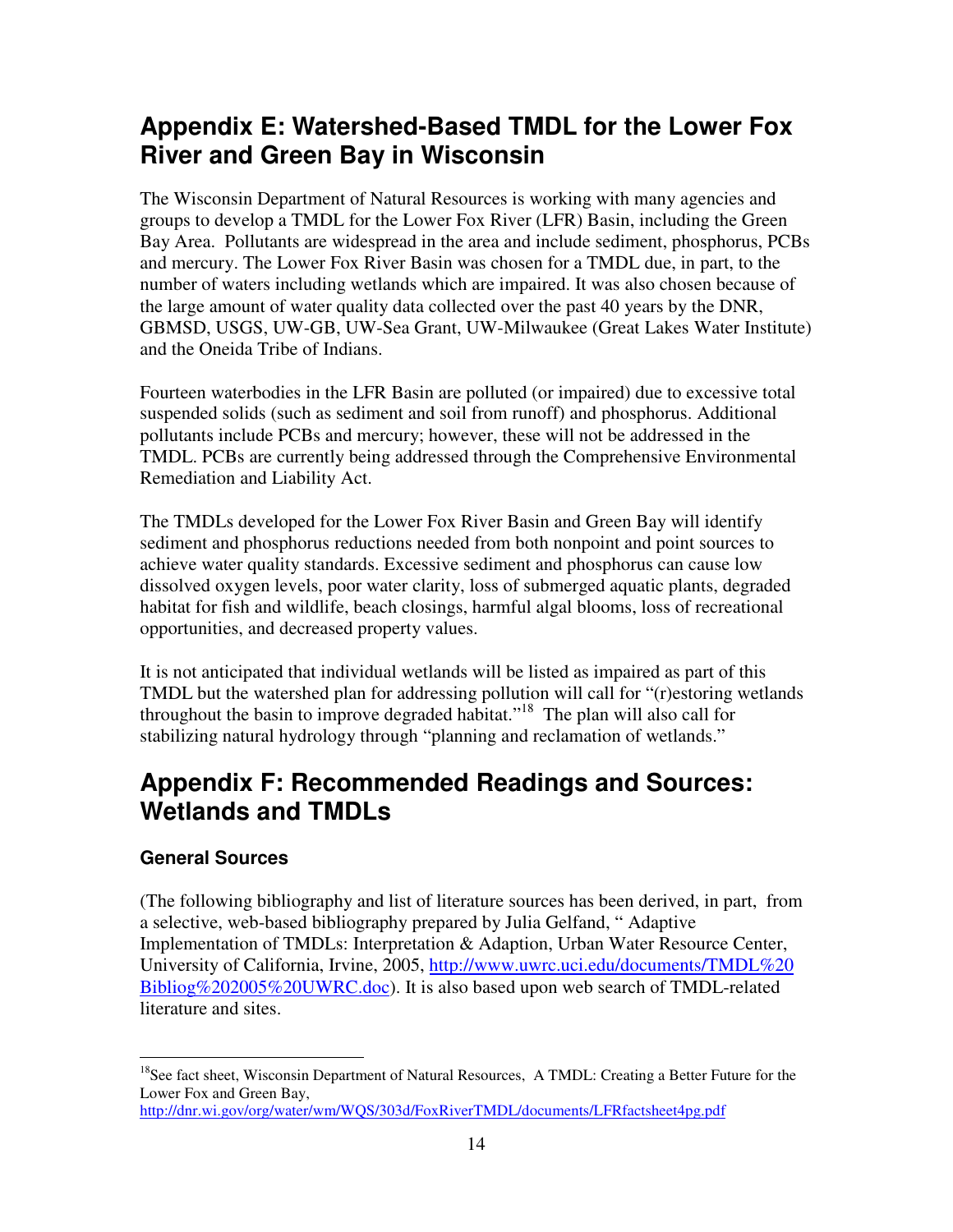National Academies Press, Assessing the TMDL Approach to Water Quality Management (2001); http://www.nap.edu/openbook.php?record\_id+10146&page=1

The TMDL Program in Transition, The NPS Problem: Designing TMDLs for Implementation http://www.eli.org/pdf/tmdl/ELI\_Final\_Report\_2009\_NPS\_TMDL\_ Workshop\_Project.pdf

### **Selective Federal & State Government Websites**

U.S. Environmental Protection Agency, Guidance for Water Quality-based Decisions: The TMDL Process (1991) http://nepis.epa.gov/Exe/ZyNET.exe/00001KIO.TXT?ZyActionD=ZyDocument&Client  $=$ EPA&Index=1991+T

United States, Environment Protection Agency TMDL site http://www.epa.gov/owow/tmdl/

Purdue University, "Know Your Watershed," TMDLs http://www.ctic.purdue.edu/KYW/tmdl/tmdlhome.html

Water Quality Information Center, National Agricultural Library http://www.nal.usda.gov/wqic/TMDL.html

Maryland TMDL Webpage http://www.mde.state.md.us/Programs/WaterPrograms/TMDL/index.asp

Local Government Processes in Maryland's TMDL Development Program http://www.mde.state.md.us/Programs/WaterPrograms/TMDL/tmdl\_localgov.asp

EPA Region 3 Total Maximum Daily Load (TMDL) Website http://www.epa.gov/reg3wapd/tmdl/

Zakia Swamp TMDL, Nutrients, suspended sediments, copper, lead, zinc, and selenium. http://www.epa.gov/reg3wapd/tmdl/MD\_TMDLs/ZekiahSwampWQA/Zekiah%20Swam p\_WQA\_ltr.pdf

TMDLs and Water Quality Protection in Maryland, http://www.dnr.state.md.us/bay/tribstrat/monitor/fall97/tmdls.html

New Mexico Surface Water Quality Research Bureau, TMDLs http://www.nmenv.state.nm.us/swqb/tmdl\_idx.htm

Nevada Division of Environmental Protection, Bureau of Water Quality Planning, TMDLs

http://ndep.nv.gov/bwqp/tmdl.htm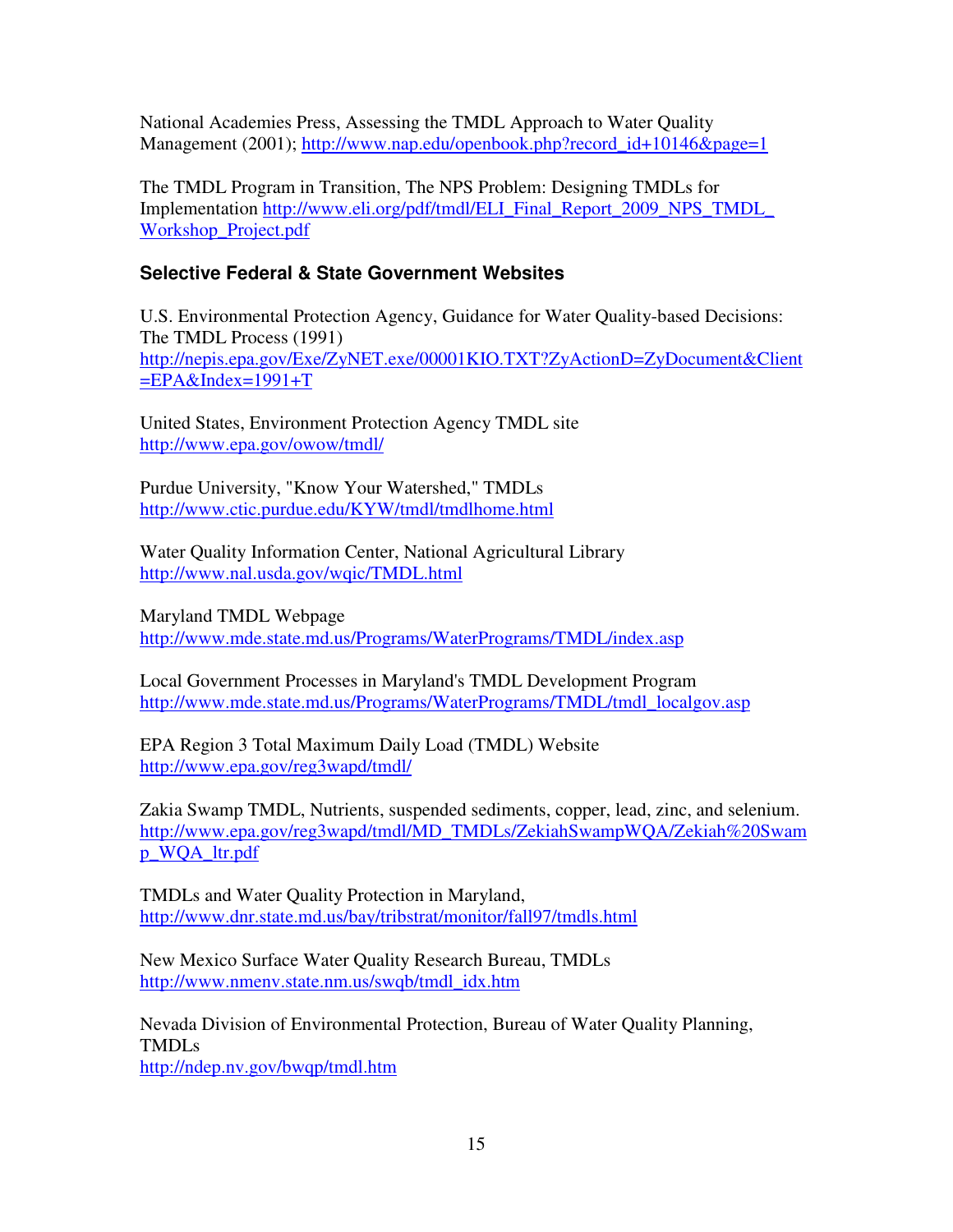Colorado Department of Public Health and Environment, TMDLs http://www.cdphe.state.co.us/op/wqcc/SpecialTopics/303(d)/303dtmdlpro.html

Montana Department of Environmental Quality, TMDLs http://www.deq.state.mt.us/wqinfo/TMDL/index.asp

National Association of Homebuilders, TMDL Toolkit http://www.nahb.org/publication\_details.aspx?sectionID=478&publicationID=150

EPA, Handbook for Developing Watershed Plans to Restore and Protect Our Waters http://www.wq.uiuc.edu/wtshhdbk/biblio.pdf

Georgia Water Coalition, Bibliography of Riparian Buffer Studies http://www.garivers.org/gawater/pdf%20files/GA%20Buffer%20Bibliography.pdf

Efforts to Close the SWANNC Gap Using Water Quality Statutes: Lessons from Indiana http://www.aswm.org/calendar/legal/pelloso.pdf

Neponset River Watershed Association Stormwater Program, Fact Sheet: the Wetlands Act and TMDLs http://www.neponset.org/Reports/9.09.BacteriaTMDLFactSheet.pdf

Remedial Action Plan addressing Nickel Prepared for Unnamed Wetland in Michigan and Wetland Removed from TMDL list http://www.gis.iwr.msu.edu/tmdl98/tmdl.htm

Pennsylvania TMDL website http://www.dep.state.pa.us/watermanagement\_apps/tmdl/

Georgia Water Coalition, Bibliography of Riparian Buffer Studies http://www.garivers.org/gawater/pdf%20files/GA%20Buffer%20Bibliography.pdf

The Role of Total Daily Maximum Loads (TMDLs) in Planning and Managing Stream Restoration Projects in Urbanizing Watershed: New Jersey Case Study, Phase B Witherill, American Geophysical Union, Spring Meeting 2005, abstract #NB24E-06 http://adsabs.harvard.edu/abs/2005AGUSMNB24E.06W

*Protocol for Developing Pathogen TMDLs*. Washington, DC: United States Environmental Protection Agency, Office of Water, 2001. EPA 841-R-00-002. http://purl.access.gop.gov/GPO/LPS50982

*Trash Total Maximum Daily Loads for the Los Angeles River Watershed*. Los Angeles, CA: California Regional Water Quality Control Board, Los Angeles Region, 2001.

Association of State and Interstate Water Pollution Control Administrators, TMDLs.net http://www.tmdls.net/